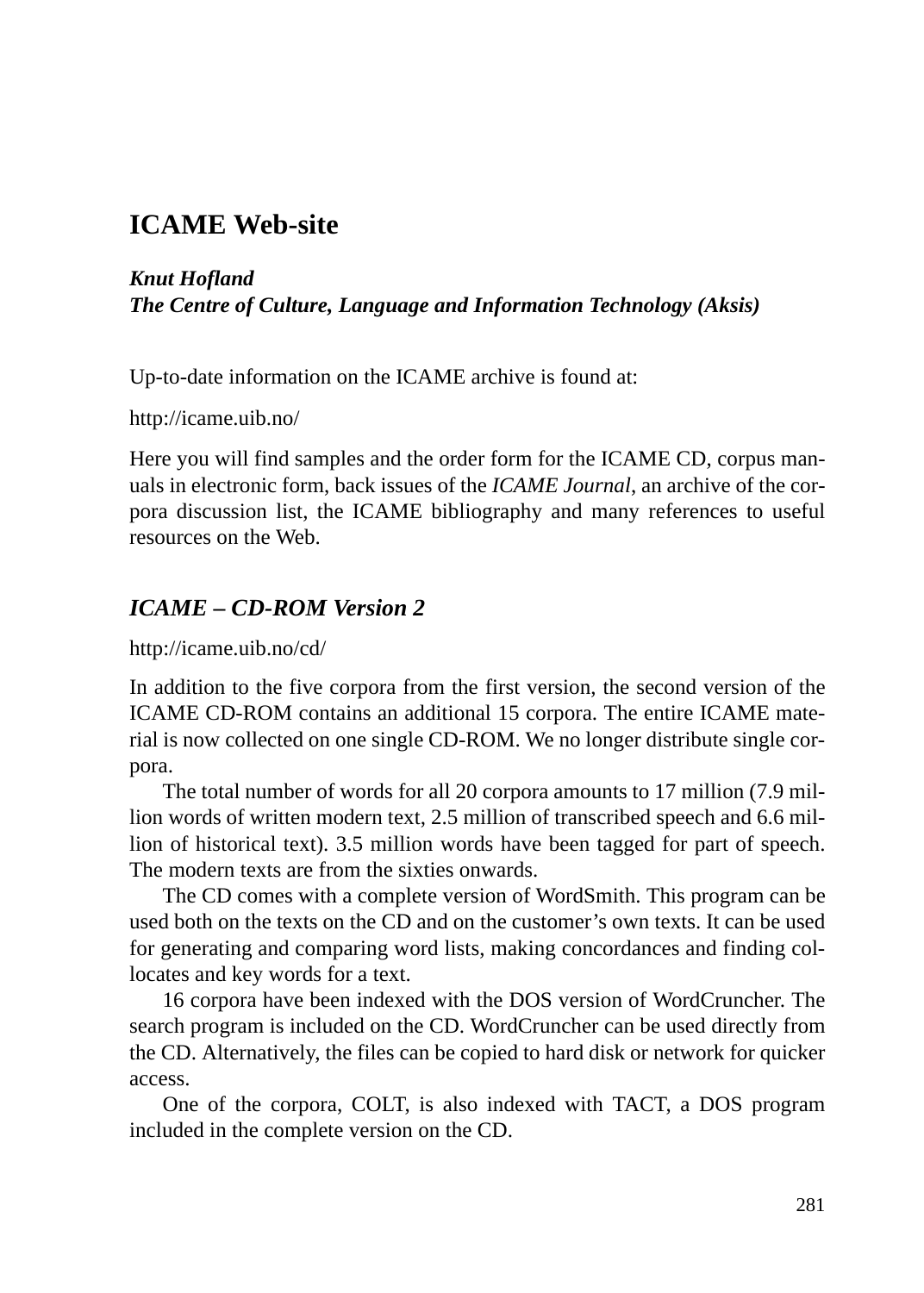All manuals are included on the CD. They are also available from the ICAME CD home page on the Internet. This homepage also includes an order form, text samples from the individual corpora, program screen display samples and other useful information.

The ICAME CD is available for non-commercial research. Customers will also receive access to some of the corpora via the Internet with a web-based interface.

Work on version 3 of the CD-ROM will continue in 2008.

#### *Conditions on the use of ICAME corpus material*

The following conditions govern the use of the corpus material distributed through ICAME:

- 1. No copies of corpora, or parts of corpora, are to be distributed under any circumstances without the written permission of ICAME.
- 2. Printouts of corpora, or parts thereof, are to be used for bona fide research of a non-profit nature. Holders of copies of corpora may not reproduce any texts, or parts of texts, for any purpose other than scholarly research without obtaining the written permission of the individual copyright holders, as listed in the manual or on the record sheet accompanying the corpus in question. (For material where there is no known copyright holder, the person(s) who originally prepared the material in computerized form will be regarded as the copyright holder(s).)
- 3. Commercial publishers and other non-academic organizations wishing to make use of part or all of a corpus or a printout thereof must obtain permission from all the individual copyright holders involved.
- 4. Publications making use of the material should include a reference to the relevant corpora, giving the name of the corpus and the distributor.

### *Use of ICAME texts within an institution*

Although ICAME texts cannot be used and distributed outside the institution making the order, they can be freely used within the institution (department, faculty, university) for the purposes of research and teaching. To prevent any use of the material for commercial and profit-making purposes, it is advisable to limit access to registered computer users within the institution. The way this is done may vary depending upon the institution making the order.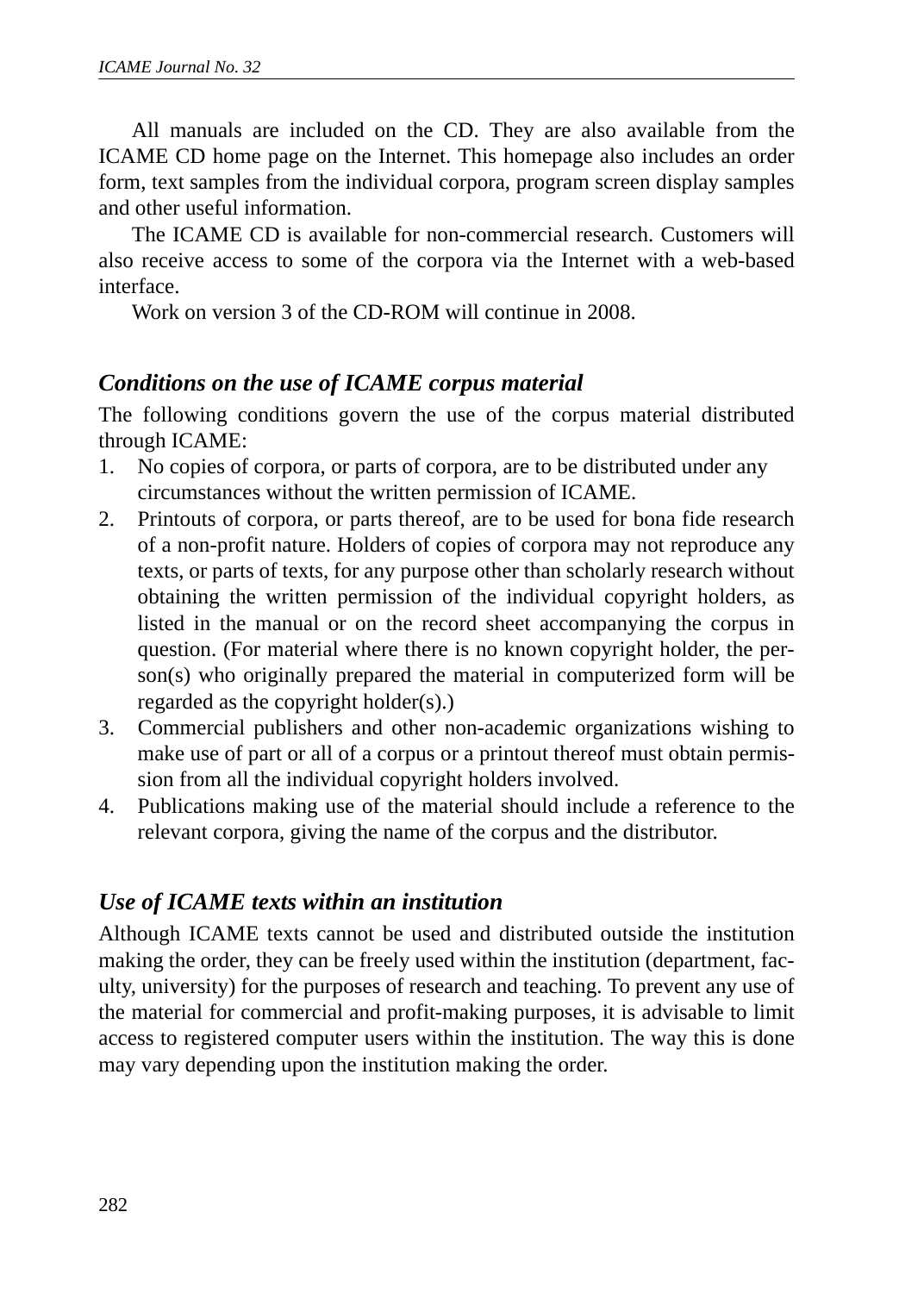# **Information for contributors**

**Language**. All contributions should be in English. Contributors whose native language is not English should have their manuscripts gone through by a native speaker before submission.

**Format**. Contributions should be submitted as files on diskette or as attachments in e-mail, together with a printout made from your word-processing system. As regards other possible formats, consult the editors before submission of your manuscript.

**Headings**. The title of the paper should be followed by the author's name and academic affiliation. Sections and sub-sections should be numbered. Headings should **not** be singled out typographically (by boldface, capitalization, or the like).

**Tables and figures** should be numbered and titled (tables above and figures below). They should always be referred to by their number, **not** by expressions like "see the diagram below" or "in the following table". Tables and figures can be included in the main text file or submitted as a separate file (only black and white reproductions are possible). Drawings, graphs, and other illustrations must be reproducible originals.

**Quotations**. When quoting, use double quotation marks. Use single quotes *within* a quotation. Long quotations should be indented and given without quotation marks. Use single quotes for 'terms'.

Abbreviations. Periods should be used in abbreviations such as "e.g.", "i.e.", "cf.".

**Examples** should normally be numbered and set apart from the text following standard linguistic practice. Short examples in the running text (words or phrases) should be in italics.

**Notes** should be placed at the end of the paper. References to notes in the text should be indicated as follows: 1, 2, etc. (in superscript numbers, by using the word-processor function).

**References** should conform to standard linguistic practice. References in the text should follow this pattern: Francis (1979: 110) defines a corpus as "a collection of texts assumed to be representative of a given language, dialect, or other subset of a language, to be used for linguistic analysis". The list of references at the end of the paper should be presented as shown by these examples:

Altenberg, Bengt. 1984. Causal linking in spoken and written English. *Studia Linguistica* 38: 20–69.

Biber, Douglas. 1988. *Variation across speech and writing*. Cambridge: Cambridge University Press.